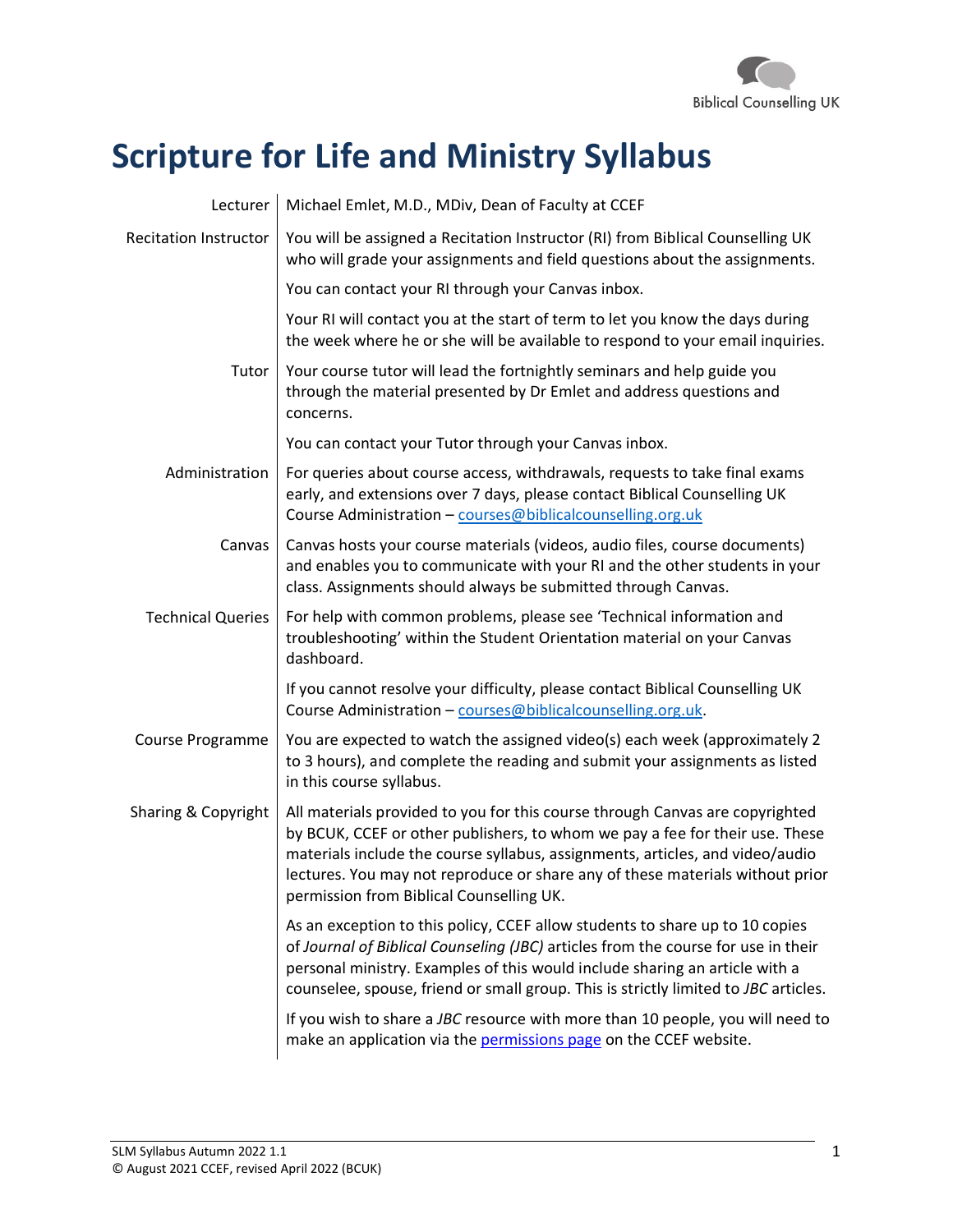# **Course Objectives**

- Grow in excitement and passion for the personal application of God's Word in your own life and the lives of others.
- Learn and practice a method of biblical interpretation that makes connections between the details of a particular passage and the wider story of Scripture that centres on Jesus Christ.
- Practice moving from Scripture to life by making gospel-centred connections between specific passages and the particulars of a person's life.
- Practice moving from life to Scripture by learning to frame people's struggles in ways that naturally connect with particular biblical themes and passages.

# **Required Reading**

#### Books

- *CrossTalk: Where Life and Scripture Meet* by Michael R. Emlet
- *Even Better Than Eden: Nine Ways the Bible's Story Changes Everything About Your Story* by Nancy Guthrie

#### Articles

All articles listed can be found in Canvas in the week in which they are due. JBC refers to Journal of Biblical Counseling; all articles posted are used by permission and copyright fees paid where applicable.

- *"Expository Counseling"* www.bibicalcounselingcoalition.org
- *"Genre Sensitive Use of the Psalms in Counseling"* JBC (Spring 2002)
- *"Guidelines for the Effective Use of the Bible in Counseling"* Edification: Journal of the Society for Christian Psychology 2:2
- *"Meditating for a Change: Embracing a Lost Art"* JBC 34:1
- *"More Than a Proof Text"* JBC 29.1
- *"More Than a Proof Text: God's (Un)expected Provision When Enemies Close In"* JBC 31:2
- *"More Than a Proof Text: Jesus Invites You to Follow Him—How Will You Respond? (Luke 5:27)"*  JBC 30:1
- *"More Than a Proof Text: Men — Treat Women Like Sisters"* JBC 29:1
- *"More Than a Proof Text: You Are Dust — And God Gets That"* JBC 29:4
- *"More Than a Proof Text: You can't fix it—but you can come to him"* JBC 29.2
- *"More Than a Proof Text: You feel ashamed—but God is the lifter of your head (Ps. 3:3)"* JBC 30:1
- *"More Than a Proof Text: When inner voices condemn, Christ speaks a better word"* JBC 29:3
- *"Peace Be Still: Learning Psalm 131 by Heart"* JBC 18:3
- *"Reading the Bible Fast and Slow in 2019"* [www.challies.com](http://www.challies.com/)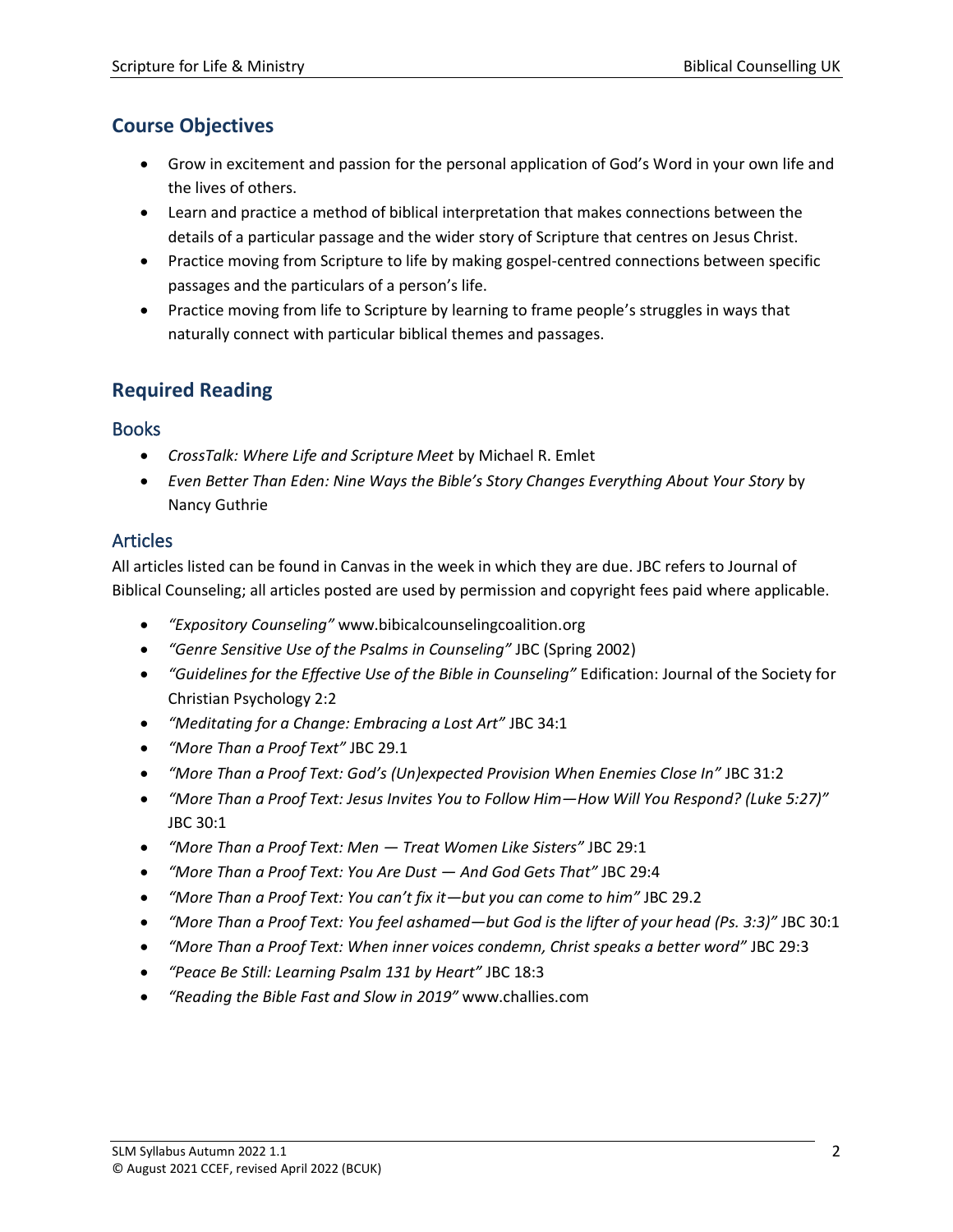# **Course Schedule**

| Week One          | Watch                                                                                                             |
|-------------------|-------------------------------------------------------------------------------------------------------------------|
|                   | Lecture 1: Course Introduction (27min)                                                                            |
|                   | Lecture 2: What Makes Biblical Counselling Uniquely 'Biblical'? (57min)<br>$\bullet$                              |
|                   | Lecture 3: Using Scripture in Counselling: Example 1 (10min)                                                      |
|                   | Submit                                                                                                            |
|                   | Introduce yourself                                                                                                |
| <b>Week Two</b>   | Watch                                                                                                             |
|                   | Lecture 4: The Counsellor as Counsellee: Growing in Response to Scripture                                         |
|                   | Yourself (1hr 7min)                                                                                               |
|                   | Lecture 5: Jesus Christ as the Interpretative Key That Unlocks Scripture (1hr<br>16min)                           |
|                   | Read                                                                                                              |
|                   | CrossTalk, chs. 1-5                                                                                               |
|                   | "Reading the Bible Fast and Slow in 2019"                                                                         |
|                   | Submit                                                                                                            |
|                   | <b>Devotional Practices Survey</b>                                                                                |
| <b>Week Three</b> | Watch                                                                                                             |
|                   | Lecture 6: The "Pronoun Pathway" to Application (1hr 6min)                                                        |
|                   | Lecture 7: Understanding the Original Context (Them) (36min)                                                      |
|                   | Lecture 8: Using Scripture in Counselling: Example 2 (15min)                                                      |
|                   | Read                                                                                                              |
|                   | CrossTalk, ch. 6 - Appendix 2                                                                                     |
|                   | "Expository Counseling"                                                                                           |
|                   | "Guidelines for the Effective Use of the Bible in Counseling<br>"Genre Sensitive Use of the Psalms in Counseling" |
|                   | Submit                                                                                                            |
|                   | Identifying Themes in Acts                                                                                        |
| <b>Week Four</b>  | Watch                                                                                                             |
|                   |                                                                                                                   |
|                   | Lecture 9: Understanding the Redemptive-Historical Context (Him) (28min)                                          |
|                   | Submit                                                                                                            |
|                   | Historical Context Response Paper for Acts                                                                        |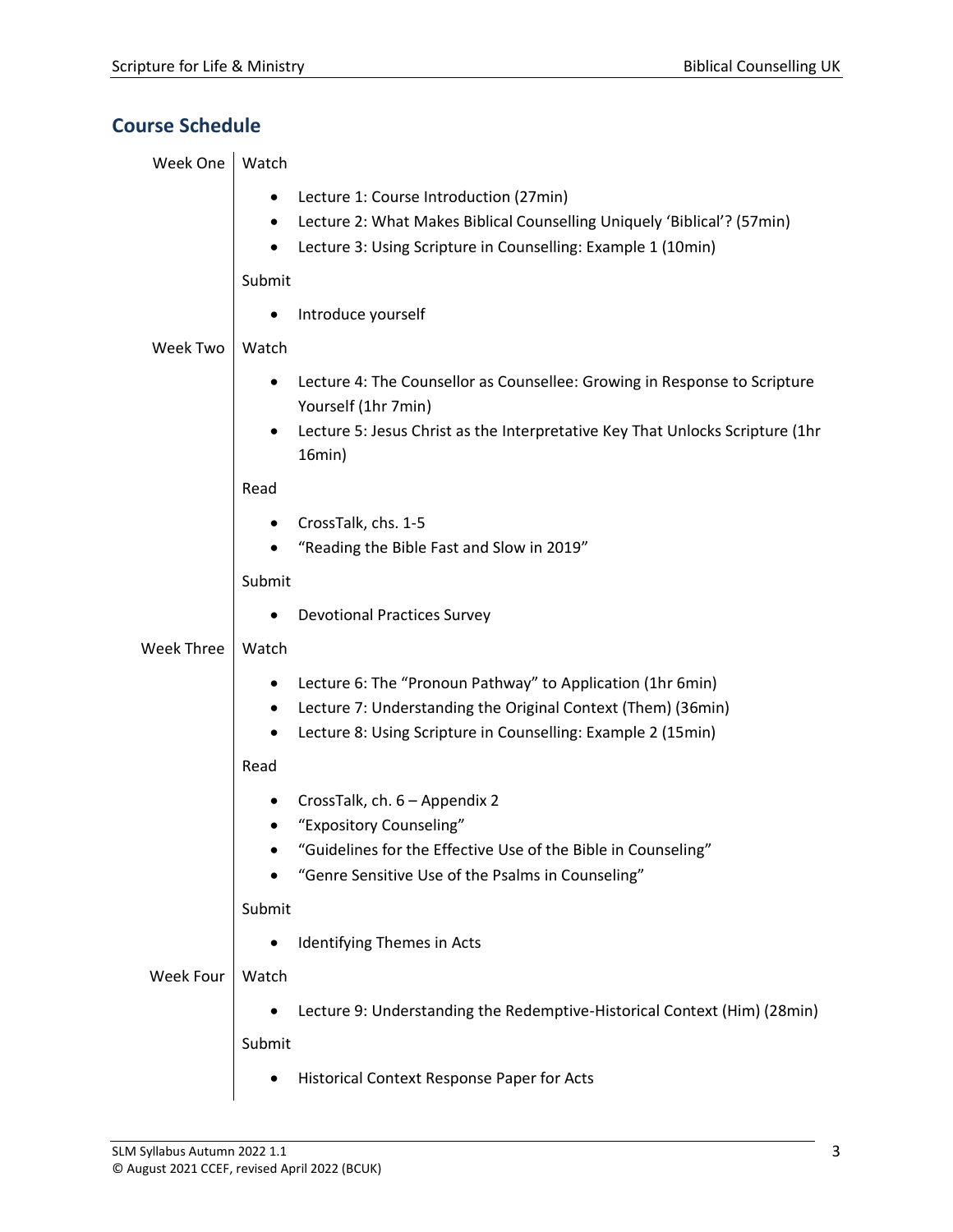| <b>Week Five</b> | Watch  |                                                                                                                                               |  |  |  |
|------------------|--------|-----------------------------------------------------------------------------------------------------------------------------------------------|--|--|--|
|                  |        | Lecture 10: Moving from Life to Scripture: Discerning Biblical Themes in a<br>Person's Life (58min)                                           |  |  |  |
|                  | Read   |                                                                                                                                               |  |  |  |
|                  |        | Even Better than Eden                                                                                                                         |  |  |  |
|                  | Submit |                                                                                                                                               |  |  |  |
|                  |        | Detailed Analysis of Acts 8:26-40                                                                                                             |  |  |  |
| Week Six         | Watch  |                                                                                                                                               |  |  |  |
|                  |        | Lecture 11: Using Scripture to Minister to Saints (58min)<br>Lecture 12: Using Scripture in Counseling: Example 3 (12min)                     |  |  |  |
|                  | Read   |                                                                                                                                               |  |  |  |
|                  |        | "More Than a Proof Text"                                                                                                                      |  |  |  |
|                  | Submit |                                                                                                                                               |  |  |  |
|                  |        | Case Study Assignment                                                                                                                         |  |  |  |
| Week Seven       | Watch  |                                                                                                                                               |  |  |  |
|                  |        | Lecture 13: Using Scripture to Minister to Sufferers (1hr 2min)                                                                               |  |  |  |
|                  | Read   |                                                                                                                                               |  |  |  |
|                  |        | "More Than a Proof Text: God's (Un)expected Provision When Enemies<br>Close In."                                                              |  |  |  |
|                  |        | "More Than a Proof Text: Jesus Invites You to Follow Him-How Will You<br>Respond? (Luke 5:27)"                                                |  |  |  |
|                  |        | "More Than a Proof Text: Men - Treat Women Like Sisters"                                                                                      |  |  |  |
|                  |        | "More Than a Proof Text: You Are Dust - And God Gets That"                                                                                    |  |  |  |
|                  |        | "More Than a Proof Text: You can't fix it-but you can come to him"<br>"More Than a Proof Text: You feel ashamed-but God is the lifter of your |  |  |  |
|                  |        | head" (Ps.3:3)"<br>"More Than a Proof Text: When inner voices condemn, Christ speaks a<br>better word"                                        |  |  |  |
|                  | Submit |                                                                                                                                               |  |  |  |
|                  |        | Redemptive-Historical Analysis for Acts 8:26-40                                                                                               |  |  |  |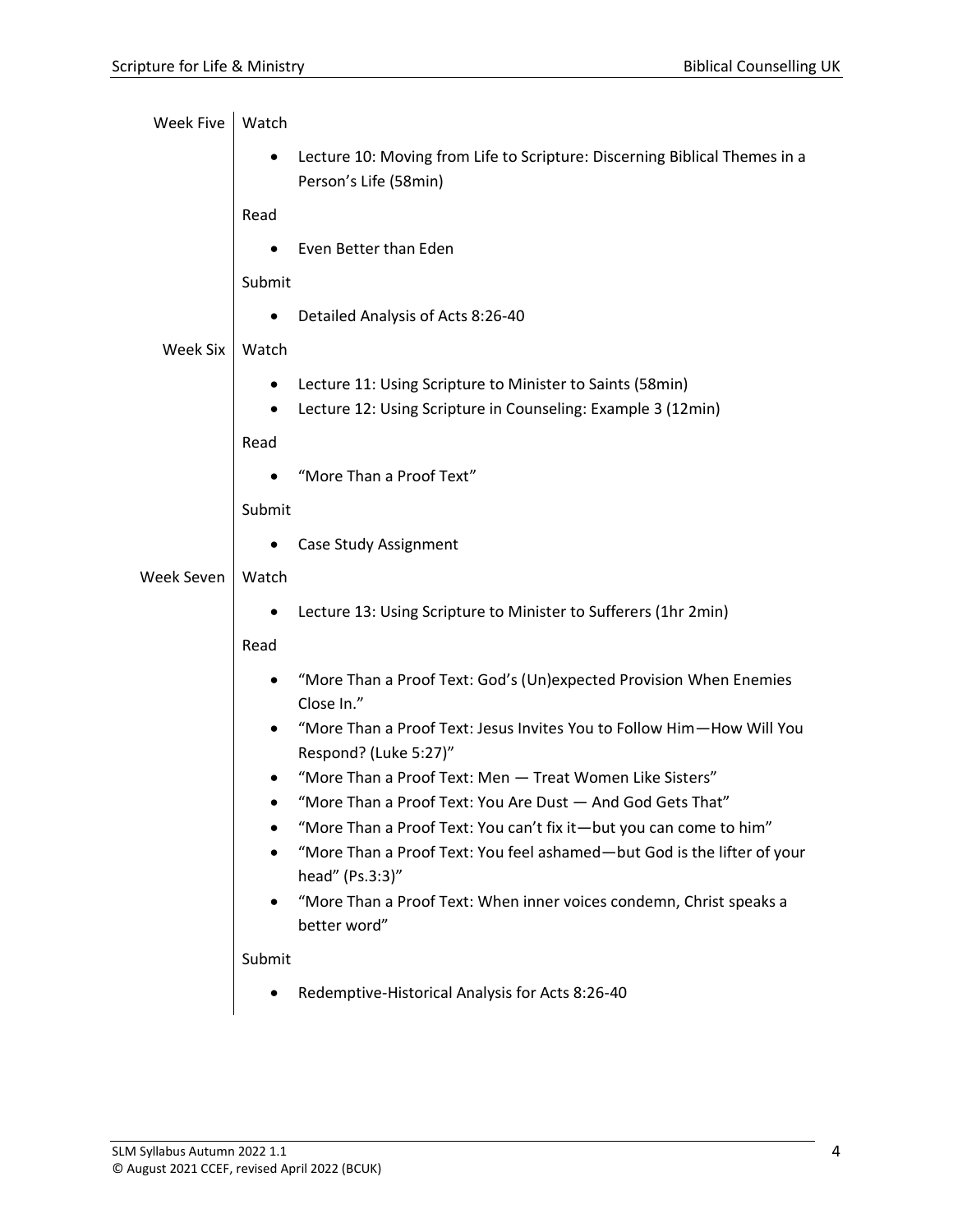| Week Eight       | Watch                                                                                          |
|------------------|------------------------------------------------------------------------------------------------|
|                  | Lecture 14: Using Scripture to Minister to Sinners (1hr 11min)                                 |
|                  | Lecture 15: Using Scripture in Counseling: Example 4 (12min)                                   |
|                  | <b>Begin</b>                                                                                   |
|                  | Gospel Centred Application for Acts 8:26-40                                                    |
| <b>Week Nine</b> | Watch                                                                                          |
|                  | Lecture 16: Pausing Where Scriptures Gives You Pause: Psalm 34:8 as a Test<br>Case (1 hr 9min) |
|                  | Read                                                                                           |
|                  | "Peace Be Still: Learning Psalm 131 by Heart"                                                  |
|                  | Submit                                                                                         |
|                  | Gospel Centred Application for Acts 8:26-40                                                    |
| Week Ten         | Read                                                                                           |
|                  | "Meditating for a Change: Embracing a Lost Art"                                                |
|                  | <b>Begin</b>                                                                                   |
|                  | Psalm 77 Final Paper                                                                           |
| Week Eleven      | Watch                                                                                          |
|                  | Lecture 17: Beyond Devotional Doldrums (From 2020 Conference) (49min)                          |
| Week Twelve      | Submit                                                                                         |
|                  | Psalm 77 Final Paper<br>٠                                                                      |
|                  | <b>Reading Attestation</b>                                                                     |

# **Assignments**

Throughout the course, students will be required to submit assignments to receive a grade. Instructions for the assignments are in the relevant week in Canvas.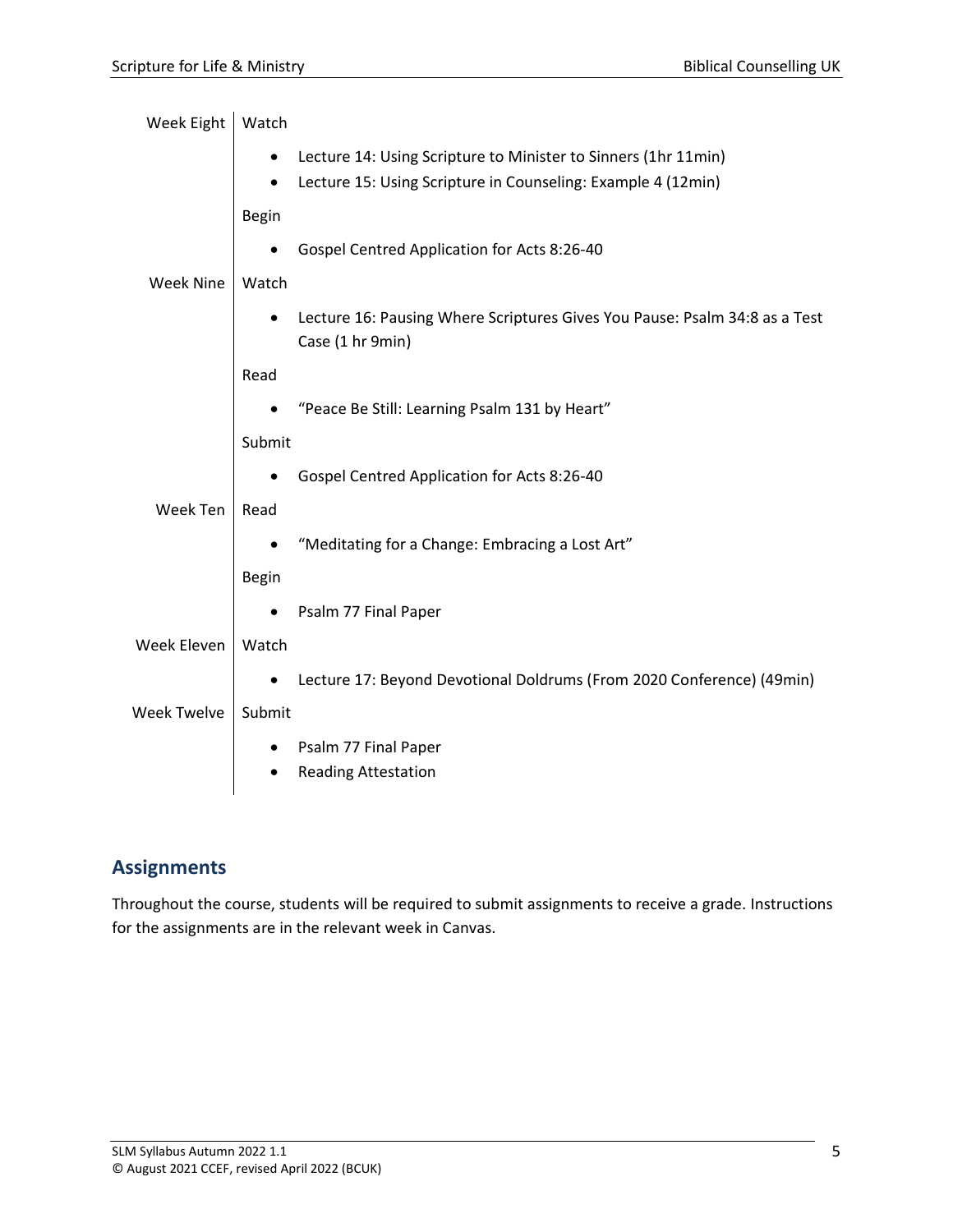# **Assignment Weighting**

| <b>Devotional Practice Survey</b>                                                                                                                                                   |  |
|-------------------------------------------------------------------------------------------------------------------------------------------------------------------------------------|--|
| <b>Acts Assignments</b>                                                                                                                                                             |  |
| <b>Identifying Themes in Acts</b><br><b>Historical Context Response</b><br>Detailed Analysis of Acts 8:26-40<br>Redemptive-Historical Analysis<br><b>Gospel Centred Application</b> |  |
| Case Study                                                                                                                                                                          |  |
| Psalm 77 Final Paper                                                                                                                                                                |  |

#### Reading Attestation 10%

# **Assignment Format**

- All papers/projects should be double-spaced, typed in 12-point font, (Times New Roman, Calibri or Cambria) with 2.5cm margins
- Papers should be submitted with a doc or docx file extensions
- Assignments must be uploaded on Canvas by the deadline
- Pay careful attention to the instructions in Canvas about the required length of each assignment – this may be given in pages and/or word count.
- Type your name and word count at the top of the first page of your assignments. (Your name does not count towards word count, nor do footnotes, if used.)
- You may lose marks for not keeping to these guidelines.
- The assignments for the module are listed in this syllabus. Please ignore any additional assignments mentioned by the lecturer in the video recordings.

# **Grading**

There are two main reasons for providing grades for your work in the certificate course. The first is to provide some feedback about how you have done. We trust it helps to have a sense of the standard of your work and changes that may happen over time. The second purpose is to provide some measure of accountability. Taking a course for credit challenges you to put in the time and effort needed to produce good quality thinking and work. All of our lives and all our ministry depends upon growing wisdom. We trust getting grades is one way of helping encourage us toward the effort that is needed for that growth.

Yet grading brings dangers too – it can foster a sense of competitiveness or a fear of failure. So do be praying for godly attitudes. It may help to remember that humility and a willingness to admit ignorance and a desire to grow in knowledge, wisdom, and love (James 1:5; Matt. 5:3) are hallmarks of authentic faith.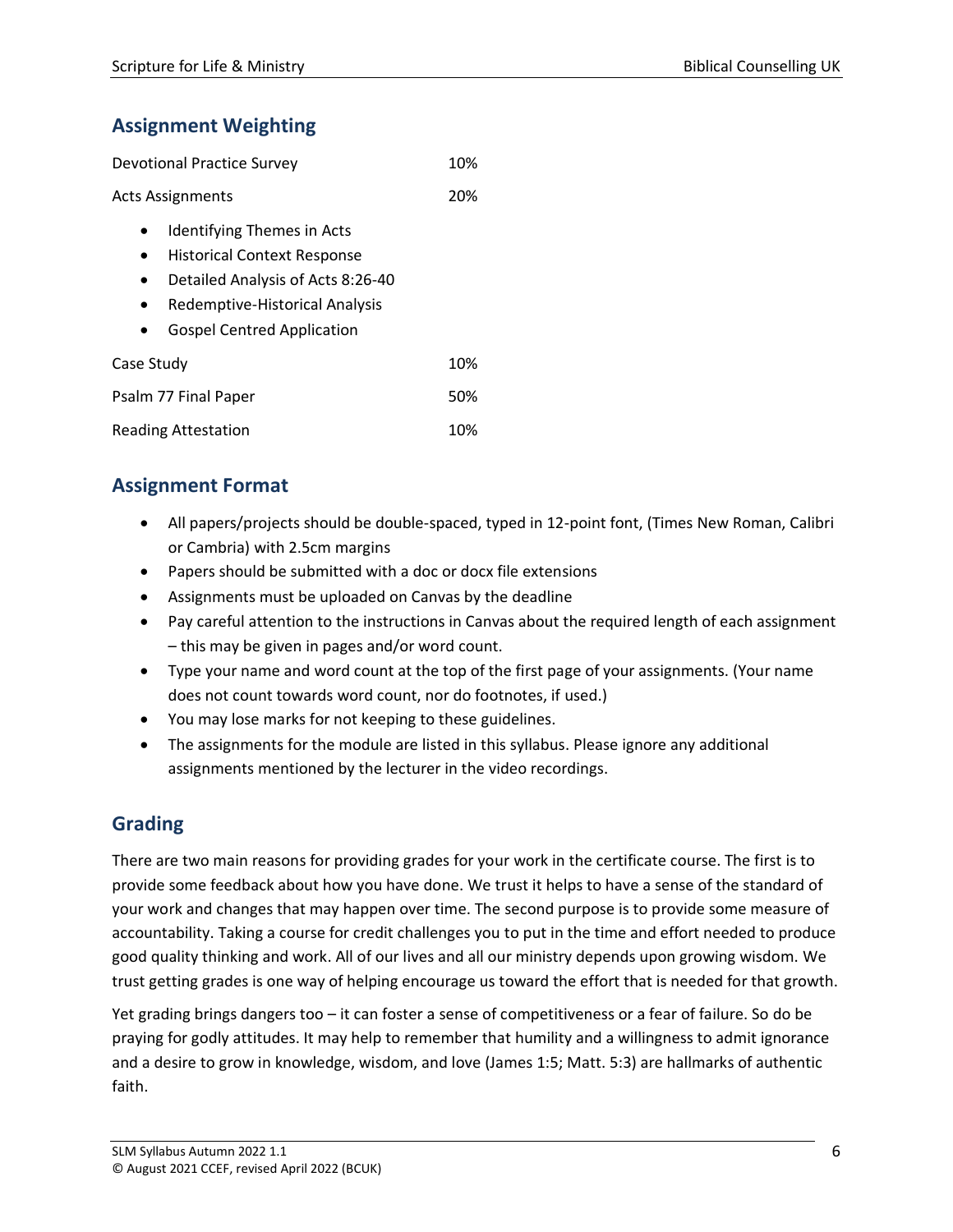In many ways grading is simply a means of helping you maintain the ambitions that led you to register in the first place.

### **Grade Scheme**

| <b>Grade Letter</b> | <b>Percentage Score</b> | <b>Grade Definition</b>     |             |
|---------------------|-------------------------|-----------------------------|-------------|
| A                   | $85\% - 100\%$          | Excellent to<br>Outstanding | <b>PASS</b> |
| $A -$               | 70%-84%                 |                             |             |
| B+                  | $66\% - 69\%$           | Good to Very Good           |             |
| B                   | 63% - 65%               |                             |             |
| <b>B-</b>           | 60%-62%                 |                             |             |
| $C+$                | $55\% - 59\%$           | Satisfactory                |             |
| $\mathsf C$         | 50% - 54%               |                             |             |
| $C -$               | $40\% - 49\%$           | Sufficient                  |             |
| D                   | $35\% - 39\%$           | Unsatisfactory              |             |
| E                   | 30% - 34%               |                             | <b>FAIL</b> |
| F                   | $0 - 29%$               | Unsatisfactory              |             |

#### **Late Assignments**

**Assignments** that are late will have 10 points deducted for every day that they are late, and will be graded "0" after one week.

# **Requests for Extensions**

**Policies:** Please refer to the BC UK Student Handbook (available in the Course Information section on Canvas) regarding policies for granting late assignments and extensions.

- 1. Extensions will not be granted for holidays or previously planned events.
- 2. **To request an extension for up to 7 days**, contact your RI through the Canvas platform 48 hours before the deadline, stating the reason for your extension request and how long an extension you are asking for.